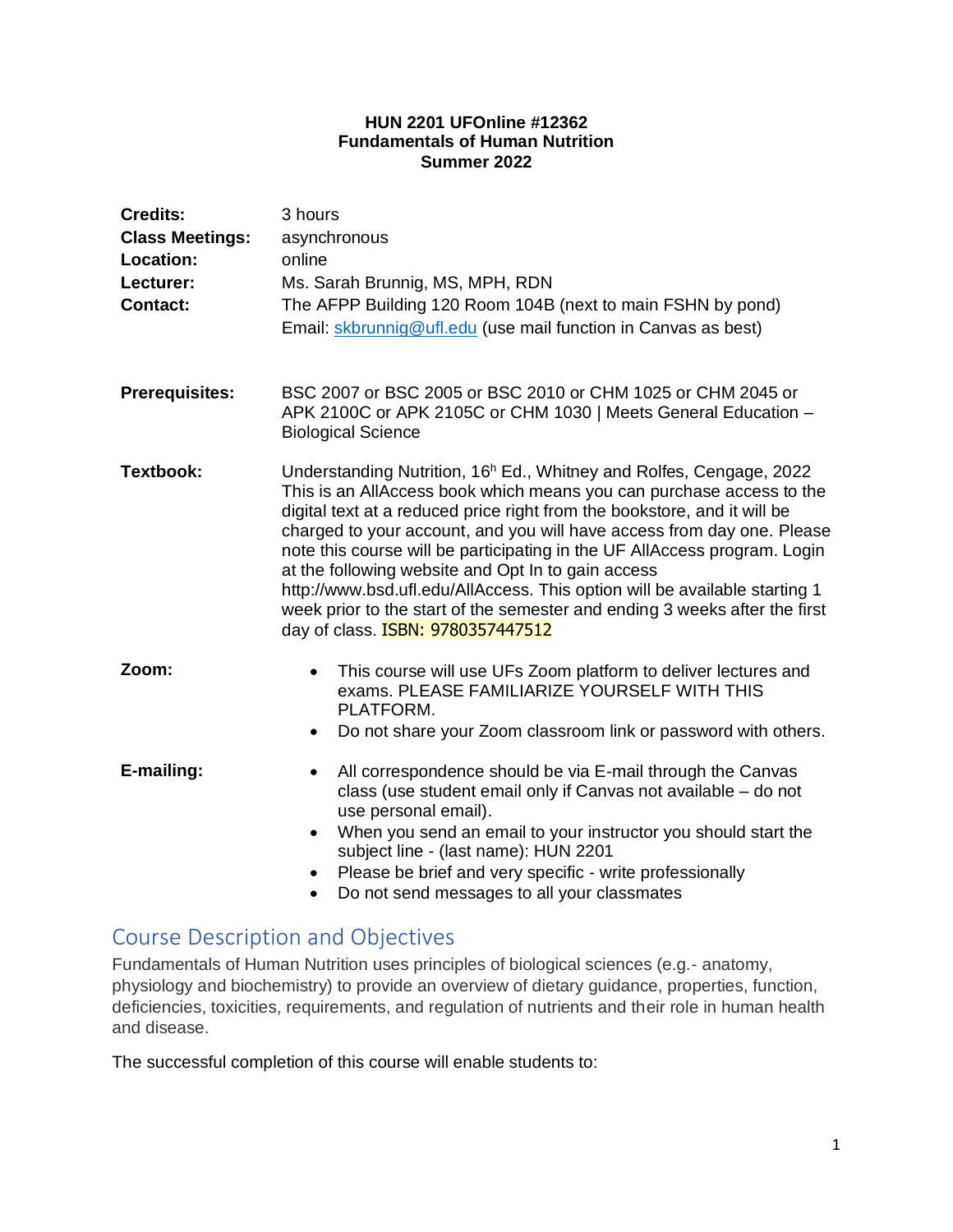- 1. Make informed decisions about foods and dietary supplements by being able to discriminate legitimate from unfounded health recommendations using science-based principles.
- 2. Explain how nutrient requirements and recommendations in humans are determined and how this information is used to provide dietary guidance for the general population.
- 3. Evaluate and improve the nutritional quality of a diet using dietary analysis tools.
- 4. Describe the food sources, chemical forms, digestion, absorption, function, utilization, deficiency, and toxicity of nutrients required by humans.
- 5. Discuss the relationship between diet, human health and chronic diseases such as obesity, diabetes, cardiovascular disease, hypertension, cancer, etc.
- 6. Explain the concepts of energy balance and metabolism.

# Course Activities

### Lectures:

This course used asynchronous lectures delivered via Zoom recordings. The Zoom links will be in each Chapter in Modules. It will be the student's responsibility to obtain these materials as they become available. To familiarize yourself with Zoom go to<https://elearning.ufl.edu/zoom/>

### Assignments:

In most chapters (for a total of 12), there will be an Assignment due by Sunday of the week. These assignments have a variety of activities, usually involving a Case Study to answer questions about and a crossword puzzle to help you familiarize yourself with the needed vocabulary. Once you have the questions answered, you will put the answers into a 'quiz' for grading purposes. Each of these assignments is worth ten points and they are due on Sunday evenings. There are also four small assignments each worth 2.5 points which are: a quiz over the syllabus information, Meet the Instructor assignment, When is Good to Meet assignment and Intro Discussion.

# Discussions:

There will be ten Discussion Posts. These are found in most Chapters in Modules and consist of a simple prompt about noting an interesting point you found in the Chapter and then looking up another reference about that point. Then you will reply to at least two other fellow student's posts. The Main Post is 10 points, and the Replies are each 2.5 points for a total of 5 points. These are due by Sunday evenings.

# Diet Analysis Project:

This will be a major project in which you will keep track of your diet for three days, enter the three days into a diet analysis program and then analyze the information. It is divided into three parts. Each part is submitted in Canvas. One part is due in each of Unit's 2, 3, and 4.

#### Exams:

There will be four exams, 50 questions each and counting 100 points and each covering only the information covered in that Unit. Exams will cover lecture material, the text, any readings, and class activities and will be predominately multiple-choice. For some questions you will need a calculator. Exams are OPEN-NOTES, but you will still need to read each chapter several times and study your notes as there will not be time to find all the answers quickly.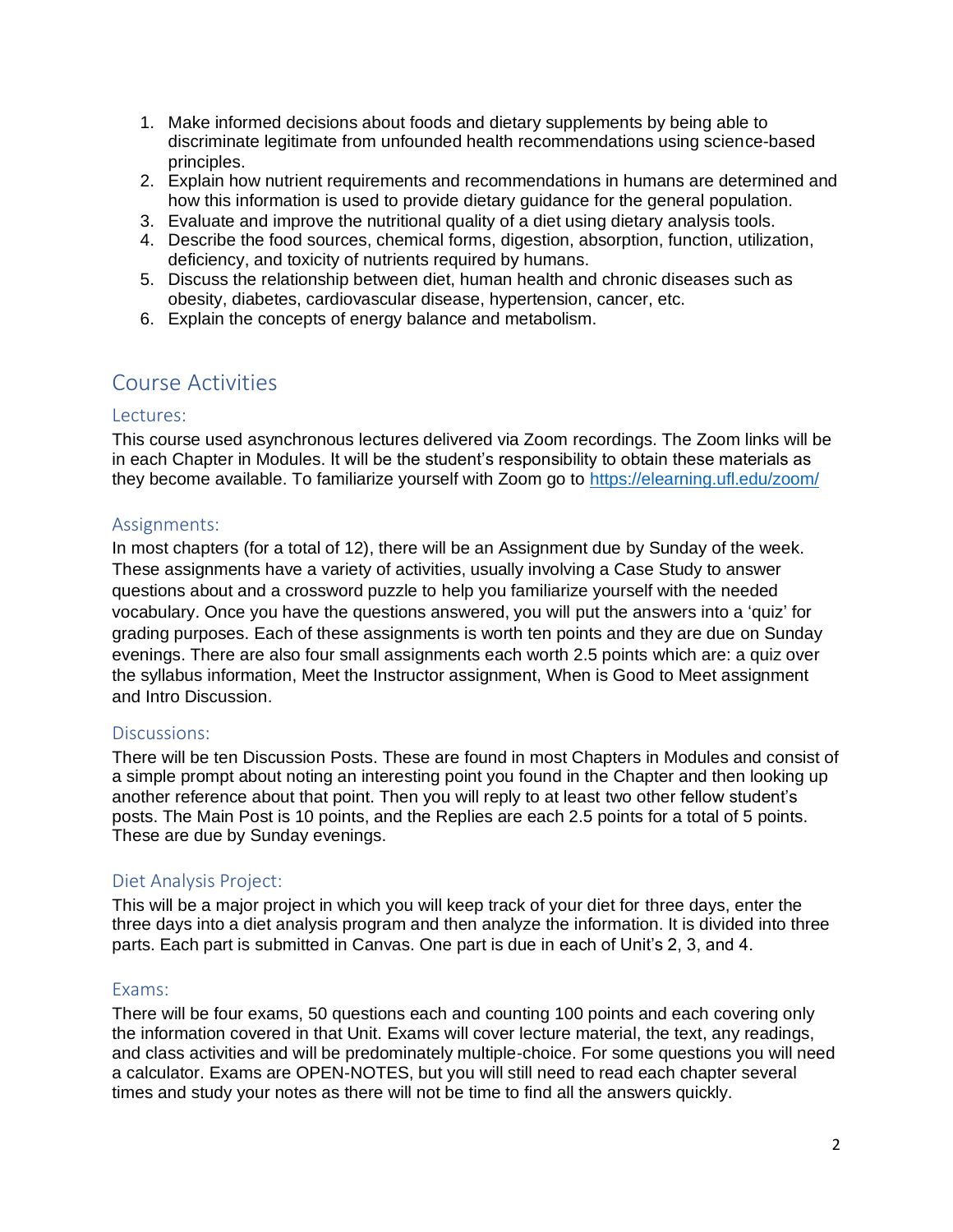Exams will be proctored by Honorlock in Canvas, and you will be audio and/or video recorded (see below for more information). HonorLock only works on the Chrome browser. Exams One, Two and Three will be open from 7:00 AM Friday to 11:59 PM Sunday. Exam Four has to be finished by Friday, Aug. 5, so it will be open from 7:00 AM Thursday to 11:59 PM Friday of that week. Once you begin the exam, you must finish it in the time allotted. Keep in mind the clock being used is Eastern Standard Time and if you are in another Time Zone, you need to moderate yourself to finishing in EST. The clock is on the UF Server and once you begin it continues to run even if your system crashes so try logging back in and call **UF HELP DESK at (352) 392-4537** for help. UF Help Desk is available 24/7 for your questions and issues related to Canvas, connectivity and GatorLink accounts, etc. The exam will be open 100 minutes which is twice as long as class time would be and this should accommodate most any special accommodations. Discuss any other needs with your Instructor.

# Course Evaluation

| <b>Assessment</b>        | <b>Points</b> | <b>Total</b> |
|--------------------------|---------------|--------------|
| Discussions - 10         | 15            | 150          |
|                          |               |              |
| Assignments-12           | 10            | 120          |
| @ 10 each                |               |              |
| <b>Small Assignments</b> | 10            | 10           |
| $-4 @ 2.5 each$          |               |              |
| Diet Analysis            |               |              |
| Part One                 | 20            | 20           |
| Part Two                 | 25            | 25           |
| Part Three               | 25            | 25           |
|                          |               |              |
| Exams $-4$               | 100           | 400          |
|                          |               |              |
| Total                    |               | 750          |

#### Grading:

There will be no 'curve' or rounding up and your course grade will be calculated as follows:

| <b>Grading Scale</b> |    | 93 - 100%  | $90 - 92.9\%$ | А-   |
|----------------------|----|------------|---------------|------|
| 87 - 89.9%           | B+ | 83 - 86.9% | $80 - 82.9%$  |      |
| 77 - 79.9%           |    | 73 - 76.9% | 70 - 72.9%    |      |
| 67 - 69.9%           | D+ | 63 - 66.9% | $60 - 62.9%$  | I )- |
| <60%                 |    |            |               |      |

# Course Policies

#### Course Attendance:

Attendance will be obtained from your participation turning in assignments, doing discussion posts and taking exams. [Attendance Policies < University of Florida \(ufl.edu\)](https://catalog.ufl.edu/UGRD/academic-regulations/attendance-policies/)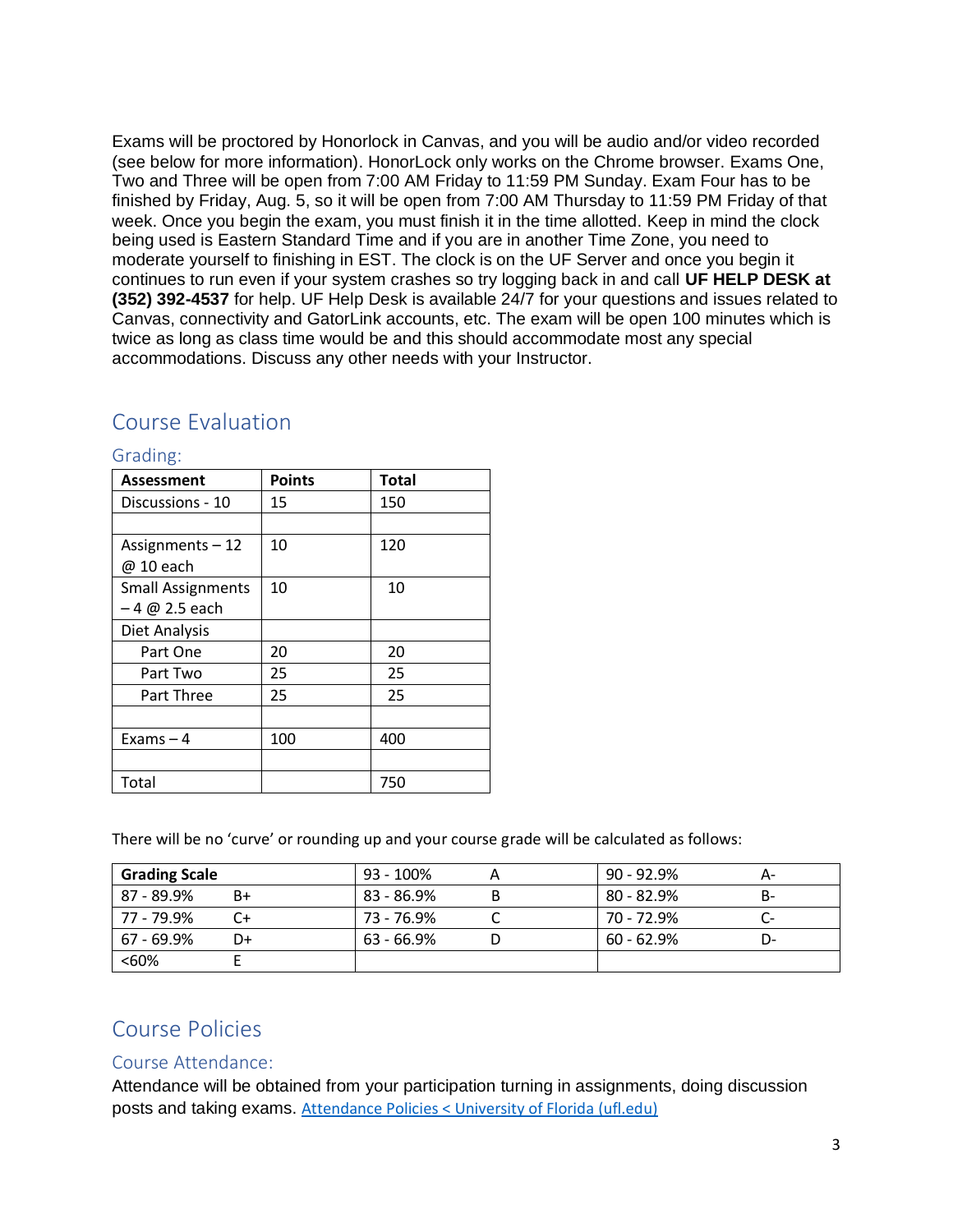# Assignments:

Assignments and the Diet Analysis Project are turned in through Canvas. Discussions belong in the Discussion Board. It is up to you to check that your assignment is in/uploaded, and that it is the correct version, meaning do not upload just the instructions thinking you have uploaded your answers. Acceptable file types include.docx and .pdf. The MAC file type of .pages is not acceptable. You have to 'save as' to an acceptable file type. Keep a copy of all that you do, including your Discussion Posts. This is useful in case an error happens and also for future needs. Do not email assignments.

# Assignment Grading:

Please keep a digital copy of all of your assignments. After grading, read all notes the teacher has left you. If you still have questions/concerns then the teacher will answer any of the questions regarding graded assignments.

# Technology Issues:

A good method for resolving technical issues is to visit the helpdesk website <https://helpdesk.ufl.edu/> or call 352-392-4357. UF Help Desk is available 24/7 for your questions and issues related to Canvas, connectivity and GatorLink accounts, etc.

# Online Proctoring:

Honorlock will proctor your exams this semester. You DO NOT need to create an account or schedule an appointment in advance. Honorlock is available 24/7, and all that is needed is a computer, a working webcam, and a stable internet connection. To get started, you will need Google Chrome and to download the Honorlock Chrome Extension. You can download the extension at [www.honorlock.com/extension/install](http://www.honorlock.com/extension/install) When taking an exam, you will need to be in Google Chrome. A practice quiz will be available later for all students to prepare their computers for the exams. When you are ready to take the practice quiz, log into Canvas on Google, go to your course, and click on the exam. Clicking 'Launch Proctoring' will begin the Honorlock authentication process, where you will take a picture of yourself, show your ID, and complete a scan of your room. Honorlock will be recording your exam session by webcam as well as recording your screen. Honorlock also has an integrity algorithm that can detect search-engine use, so please do not attempt to search for answers, even if it is on a secondary device. Honorlock support is available 24/7/365. If you encounter any issues you may contact them by live chat, phone (855-828-4004), and/or email [\(support@honorlock.com\)](mailto:support@honorlock.com).

# Exam Make-up Policy:

Make-up exams may not be provided unless there are major extenuating circumstances (e.g., illness, medical, death in family, etc), as the test is open for three days and you should be able to take it sometime in that time frame. Contact your instructor immediately by Canvas mail or email [\(skbrunnig@ufl.edu\)](mailto:skbrunnig@ufl.edu) to provide appropriate documentation of the absence and discuss the situation and to make suitable arrangements for a make-up exam. The make-up exam may be in a different format than the one provided to your classmates.

# Late Policy:

Students are expected to submit all assignments on time. Work ahead so that you are not racing to finish at the last minute. Assignments not turned in on time will be subject to a 5% late penalty. In addition, a penalty of 5% will be imposed for each day further that the assignment is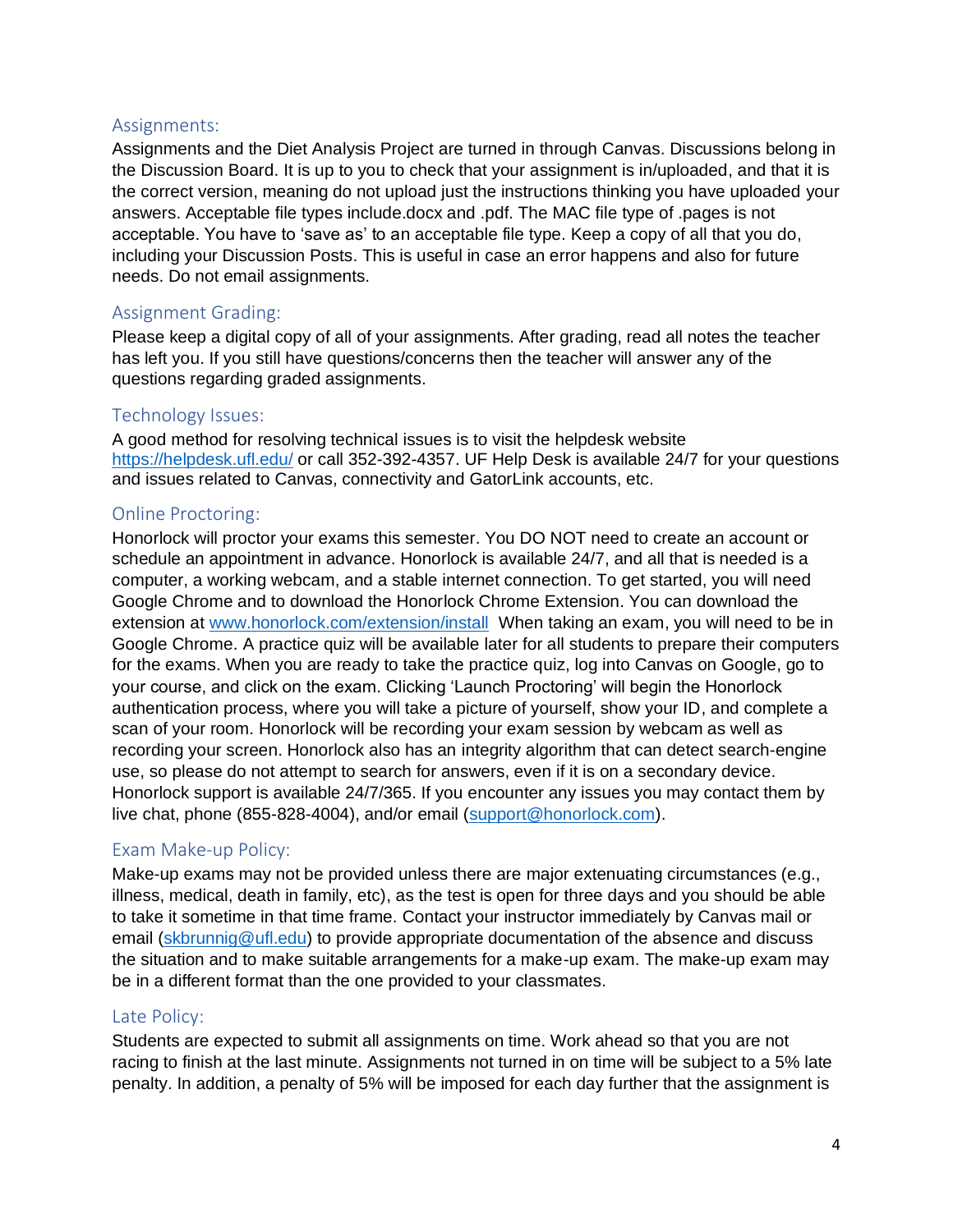late up to a maximum of 40% off (so a base of 60%). Late assignments may or may not be accepted at the discretion of the instructor.

If you must miss an exam due to a University-approved reason (e.g., university sanctioned athletics, competition), you may complete the exam *after* your absence if documentation of the anticipated absence is provided to your instructor. The scheduled make-up exam (date and time) is at the discretion of your Instructor. Contact your instructor well in advance to coordinate a mutually convenient alternative exam time.

### Special Accommodations:

The Disability Resource Center, 0001 Reid Hall, 352-392-8565 [Disability Resource Center -](https://disability.ufl.edu/) [Disability \(ufl.edu\),](https://disability.ufl.edu/) is the place to go to discuss and have approved any special accommodations. The Disability Resource Center coordinates the needed accommodations of students with disabilities. This includes registering disabilities, recommending academic accommodations within the classroom, accessing special adaptive computer equipment, providing interpretation services and mediating faculty-student disability related issues. Students requesting classroom accommodation must first register with the Dean of Students Office. The Dean of Students Office will provide documentation to the student who must then provide this documentation to the Instructor when requesting accommodation. They will send your Instructor a letter. You may want to check with the Instructor that the letter has been received. Tests are going to be open double time (100 minutes) anyways, so that will cover most needs for longer testing periods. If there is anything about the course that you are having trouble accessing, please let your Instructor/TA know.

# Lecture and HonorLock Recordings:

Office hours are subject to be audio visually recorded and students who participate with their camera engaged or utilize a profile image are agreeing to have their video or image recorded. If you are unwilling to consent to have your profile or video image recorded, be sure to keep your camera off and do not use a profile image. Likewise, students who un-mute during office hours and participate orally are agreeing to have their voices recorded. If you are not willing to consent to have your voice recorded during office hours, you will need to keep your mute button activated and communicate exclusively using the "chat" feature, which allows students to type questions and comments live. The chat will not be recorded or shared. As in all courses, unauthorized recording and unauthorized sharing of recorded materials is prohibited.

# Academic Honesty:

As a student at the University of Florida, you have committed yourself to uphold the Honor Code, which includes the following pledge: "*We, the members of the University of Florida community, pledge to hold ourselves and our peers to the highest standards of honesty and integrity."* You are expected to exhibit behavior consistent with this commitment to the UF academic community, and on all work submitted for credit at the University of Florida, the following pledge is either required or implied: *"On my honor, I have neither given nor received unauthorized aid in doing this assignment***."** It is assumed that you will complete all work independently in this course, unless I give explicit permission for you to collaborate on course tasks (e.g. in-class assignments). Furthermore, as part of your obligation to uphold the Honor Code, you should report any condition that facilitates academic misconduct to appropriate personnel. It is your individual responsibility to know and comply with all university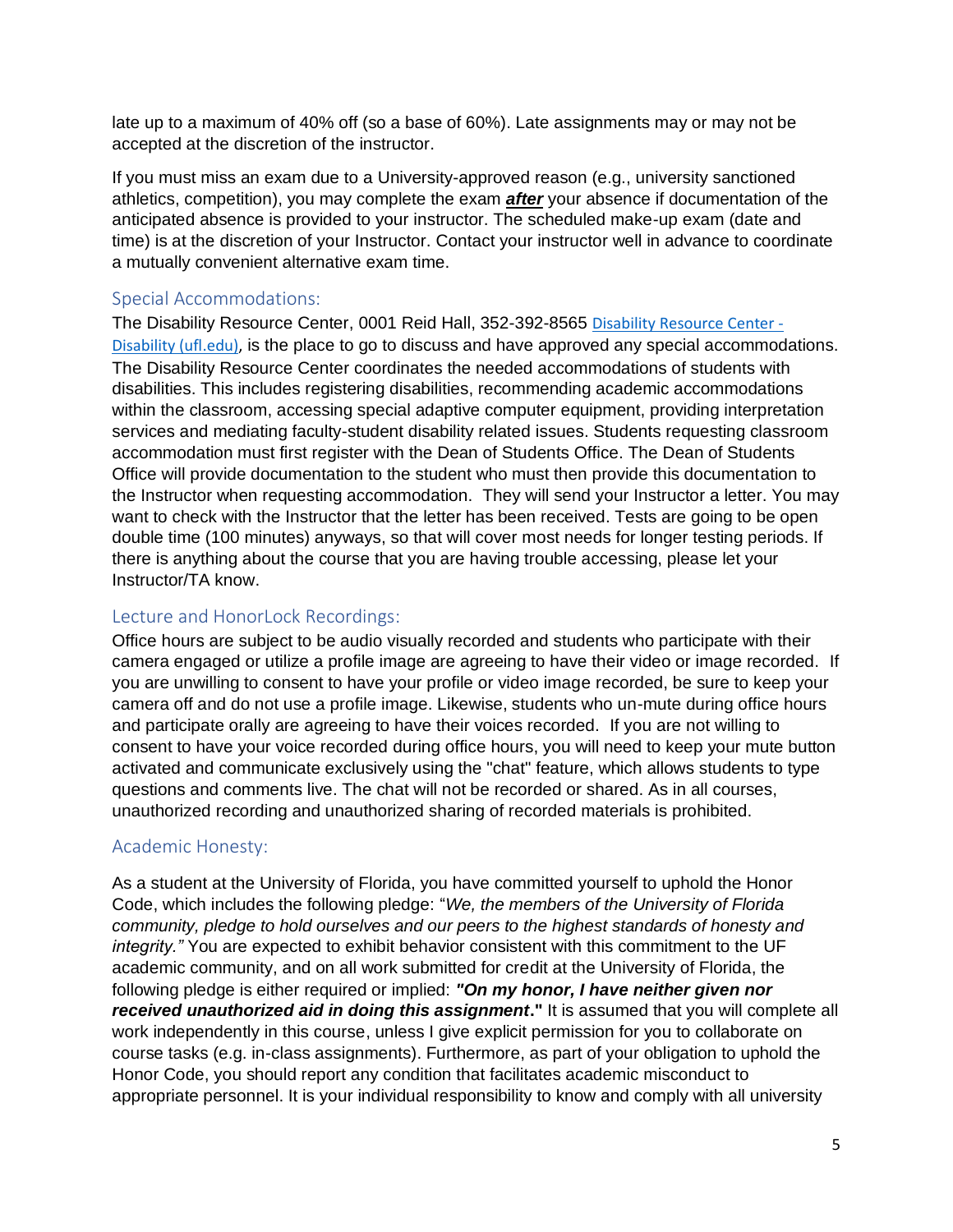policies and procedures regarding academic integrity and the Student Honor Code. Violations of the Honor Code at the University of Florida will not be tolerated. Violations will be reported to the Dean of Students Office for consideration of disciplinary action. For more information regarding the Student Honor Code, please see: [http://www.dso.ufl.edu/sccr/process/student](http://www.dso.ufl.edu/sccr/process/student-conduct-honor-code)[conduct-honor-code.](http://www.dso.ufl.edu/sccr/process/student-conduct-honor-code)

# In-Class Recording:

Students are allowed to record video or audio of class lectures. However, the purposes for which these recordings may be used are strictly controlled. The only allowable purposes are (1) for personal educational use, (2) in connection with a complaint to the university, or (3) as evidence in, or in preparation for, a criminal or civil proceeding. All other purposes are prohibited. Specifically, students may not publish recorded lectures without the written consent of the instructor.

A "class lecture" is an educational presentation intended to inform or teach enrolled students about a particular subject, including any instructor-led discussions that form part of the presentation, and delivered by any instructor hired or appointed by the University, or by a guest instructor, as part of a University of Florida course. A class lecture does not include lab sessions, student presentations, clinical presentations such as patient history, academic exercises involving solely student participation, assessments (quizzes, tests, exams), field trips, private conversations between students in the class or between a student and the faculty or lecturer during a class session. Publication without permission of the instructor is prohibited.

To "publish" means to share, transmit, circulate, distribute, or provide access to a recording, regardless of format or medium, to another person (or persons), including but not limited to another student within the same class section. Additionally, a recording, or transcript of a recording, is considered published if it is posted on or uploaded to, in whole or in part, any media platform, including but not limited to social media, book, magazine, newspaper, leaflet, or third party note/tutoring services. A student who publishes a recording without written consent may be subject to a civil cause of action instituted by a person injured by the publication and/or discipline under UF Regulation 4.040 Student Honor Code and Student Conduct Code.

# Other Information

Online Course Evaluation Process:Student assessment of instruction is an important part of efforts to improve teaching and learning. At the end of the semester, students are expected to provide professional and respectful feedback on the quality of instruction in this course using a standard set of university and college criteria. Guidance on how to give feedback in a professional and respectful manner is available at Students - [Faculty Evaluations -](https://gatorevals.aa.ufl.edu/students/) University of [Florida \(ufl.edu\)](https://gatorevals.aa.ufl.edu/students/) These evaluations are conducted online at https://evaluations.ufl.edu. Evaluations are typically open for students to complete during the last two or three weeks of the semester; students will be notified of the specific times when they are open. Summary results of these assessments are available to students at [https://evaluations.ufl.edu/results.](https://evaluations.ufl.edu/results)

Software Use:All faculty, staff and students of the university are required and expected to obey the laws and legal agreements governing software use. Failure to do so can lead to monetary damages and/or criminal penalties for the individual violator. Because such violations are also against university policies and rules, disciplinary action will be taken as appropriate.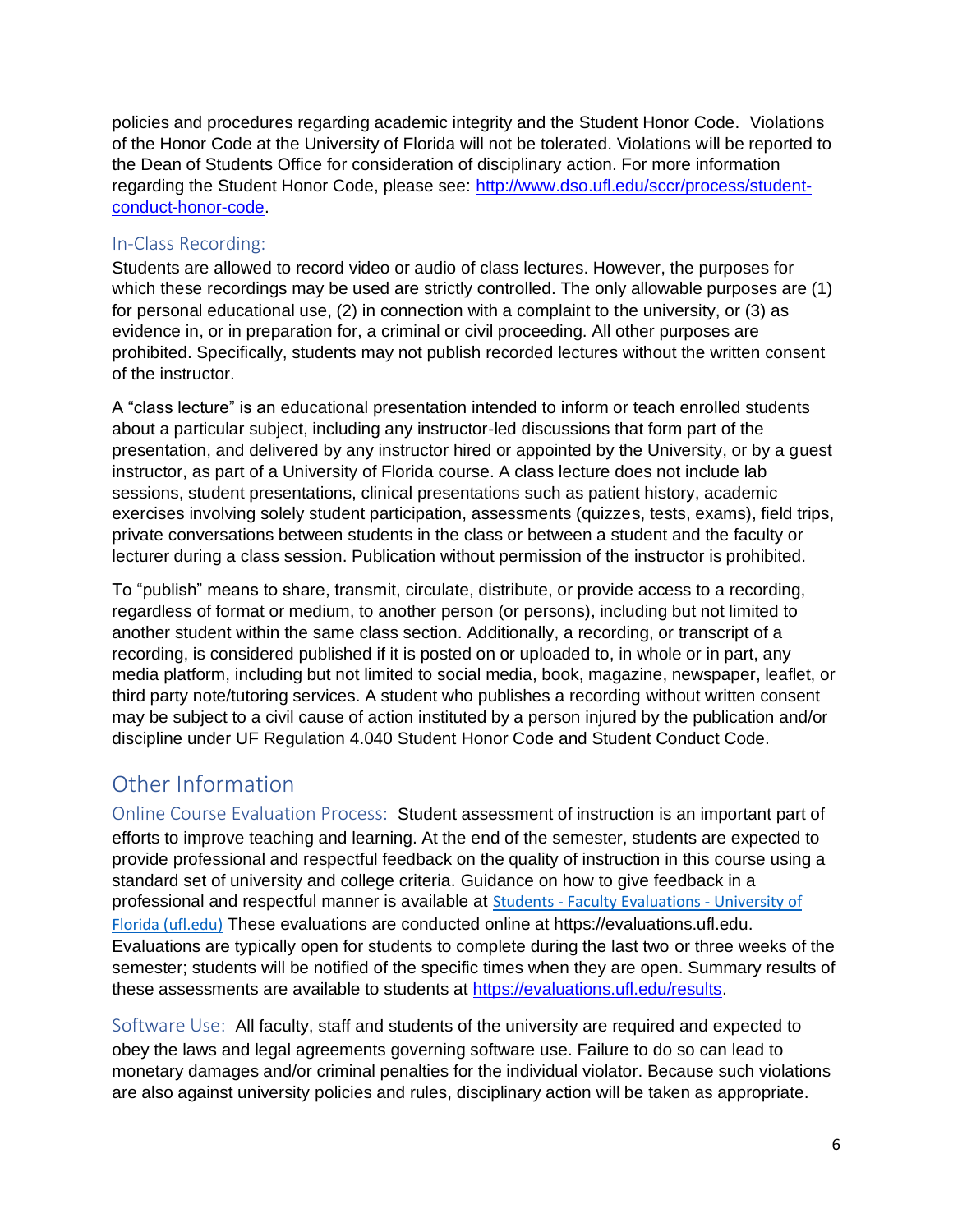Campus Helping Resources:Students experiencing crises or personal problems that interfere with their general well-being are encouraged to utilize the university's counseling resources. The Counseling & Wellness Center provides confidential counseling services at no cost for currently enrolled students. Resources are available on campus for students having personal problems or lacking clear career or academic goals, which interfere with their academic performance.

### **Health and Wellness:**

U Matter, We Care: If you or someone you know is in distress, please contact umatter@ufl.edu, 352- 392-1575, or visit [U Matter, We Care](https://umatter.ufl.edu/) website to refer or report a concern and a team member will reach out to the student in distress.

Counseling and Wellness Center: Visit the [Counseling and Wellness Center website](https://counseling.ufl.edu/) or call 352-392-1575 for information on crisis services as well as non-crisis services.

Student Health Care Center: Call 352-392-1161 for 24/7 information to help you find the care you need, or visit the [Student Health Care Center website.](https://shcc.ufl.edu/)

[Field and Fork Food Pantry:](https://pantry.fieldandfork.ufl.edu/) Available for any student, staff, faculty experiencing food insecurity. Bring your Gator1 Card.

University Police Department: Visit [UF Police Department website](https://police.ufl.edu/) or call 352-392-1111 (or 9-1-1 for emergencies).

UF Health Shands Emergency Room / Trauma Center: For immediate medical care call 352-733-0111 or go to the emergency room at 1515 SW Archer Road, Gainesville, FL 32608; Visit the [UF Health](https://ufhealth.org/emergency-room-trauma-center)  [Emergency Room and Trauma Center website.](https://ufhealth.org/emergency-room-trauma-center)

GatorWell Health Promotion Services: For prevention services focused on optimal wellbeing, including Wellness Coaching for Academic Success, visit the [GatorWell website](https://gatorwell.ufsa.ufl.edu/) or call 352-273-4450.

# **Academic Resources**

E-learning technical support: Contact the UF Computing Help Desk at 352-392-4357 or via e-mail at [helpdesk@ufl.edu.](mailto:helpdesk@ufl.edu)

[Career Connections Center:](https://career.ufl.edu/) Reitz Union Suite 1300, 352-392-1601. Career assistance and counseling services.

[Library Support:](https://uflib.ufl.edu/find/ask/) Various ways to receive assistance with respect to using the libraries or finding resources.

[Teaching Center:](https://teachingcenter.ufl.edu/) Broward Hall, 352-392-2010 or to make an appointment 352- 392-6420. General study skills and tutoring.

[Writing Studio:](https://writing.ufl.edu/writing-studio/) 2215 Turlington Hall, 352-846-1138. Help brainstorming, formatting, and writing papers. [Student Complaints On-Campus:](https://sccr.dso.ufl.edu/policies/student-honor-%20code-student-conduct-code/) Visit the Student Honor Code and Student Conduct Code webpage for more information.

[On-Line Students Complaints:](https://distance.ufl.edu/getting-help/student-complaint-process/) View the Distance Learning Student Complaint Process.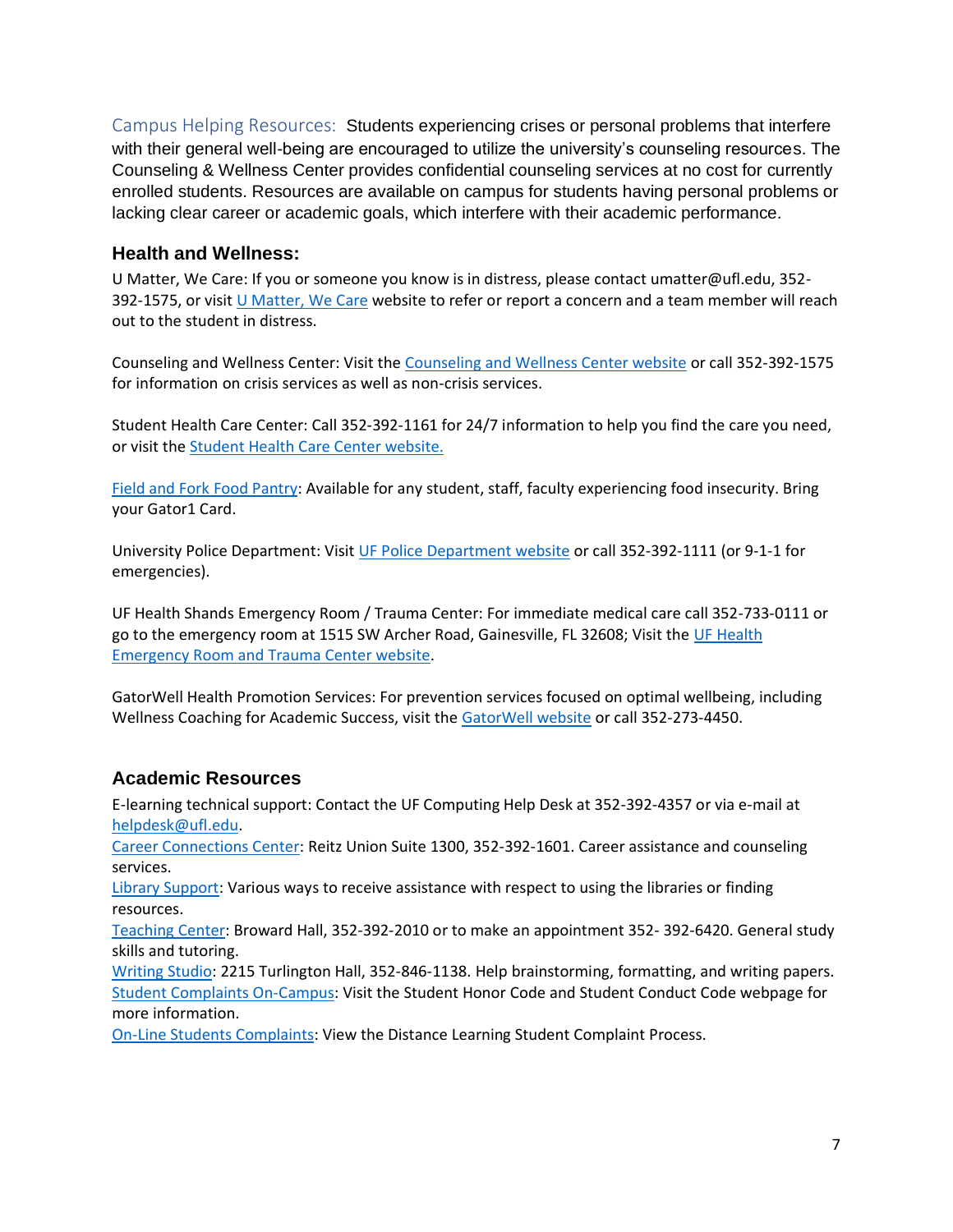## **COURSE OUTLINE – LEARNING SCHEDULE – Summer 2022**

This course outline helps you pace the material per week. The readings and assignments run week to week and there are items due each Sunday evening. The exams are set for certain dates – Friday through Sunday.

| UNIT ONE $-$ May 9 $-$ May 27 $-$ three weeks $-$ three chapters<br>UNIT ONE - EXAM - May 27 - May 29 |                                                                                                                                                                                                                                 |                     |                                                                                                                                                                                                                                                                         |  |
|-------------------------------------------------------------------------------------------------------|---------------------------------------------------------------------------------------------------------------------------------------------------------------------------------------------------------------------------------|---------------------|-------------------------------------------------------------------------------------------------------------------------------------------------------------------------------------------------------------------------------------------------------------------------|--|
| Week                                                                                                  | <b>Class Topic/Lecture Recordings</b>                                                                                                                                                                                           | <b>Book Chapter</b> | <b>Assignments</b>                                                                                                                                                                                                                                                      |  |
| 1<br>Introduction /<br>Overview of<br><b>Nutrition</b>                                                | Introduction / Overview of<br>1.<br>Nutrition: Food Choices through<br><b>Nutrients</b><br>Science of Nutrition through<br>2.<br>Dietary Reference Intakes<br>Nutrition Assessment through<br>3.<br>Highlight on Misinformation | Chapter 1           | Introductory Discussion due by<br>May 15<br>Course Syllabus Assignment due<br>by May 15<br>When to Meet filled in by May<br>15<br>Discussion Post Chapter One<br>due by May 15<br>Assignment Chapter One                                                                |  |
| $\overline{2}$<br>Planning a<br><b>Healthy Diet:</b>                                                  | Principles Through USDA<br>1.<br><b>Food Patterns</b><br>Putting Plans into Action<br>2.<br><b>Through Food Labels</b><br>Highlight on Vegetarianism<br>3.                                                                      | Chapter 2           | due by May 15<br>Have Food Labels to look at<br>while watching lecture<br>Discussion Post Chapter Two<br>due by May 22<br>Assignment Chapter Two<br>due by May 22<br>Meet the Instructor due by May<br>29 - next week                                                   |  |
| 3<br>Human<br>Digestion,<br>Absorption and<br>Transport                                               | Digestion<br>1.<br>2.<br>Absorption through Glucose<br>in Body<br>Regulation through Highlight<br>3.                                                                                                                            | Chapter 3           | Discussion Post Chapter Three<br>due by May 29<br>Assignment Chapter Three<br>due by May 29<br>Meet the Instructor due by May<br>29<br>Read Instructions for Diet<br>Analysis Part One<br>Begin keeping track of diet<br>for three days<br>Take exam May 27 - May<br>29 |  |
| May 30 - Monday - Holiday                                                                             |                                                                                                                                                                                                                                 |                     |                                                                                                                                                                                                                                                                         |  |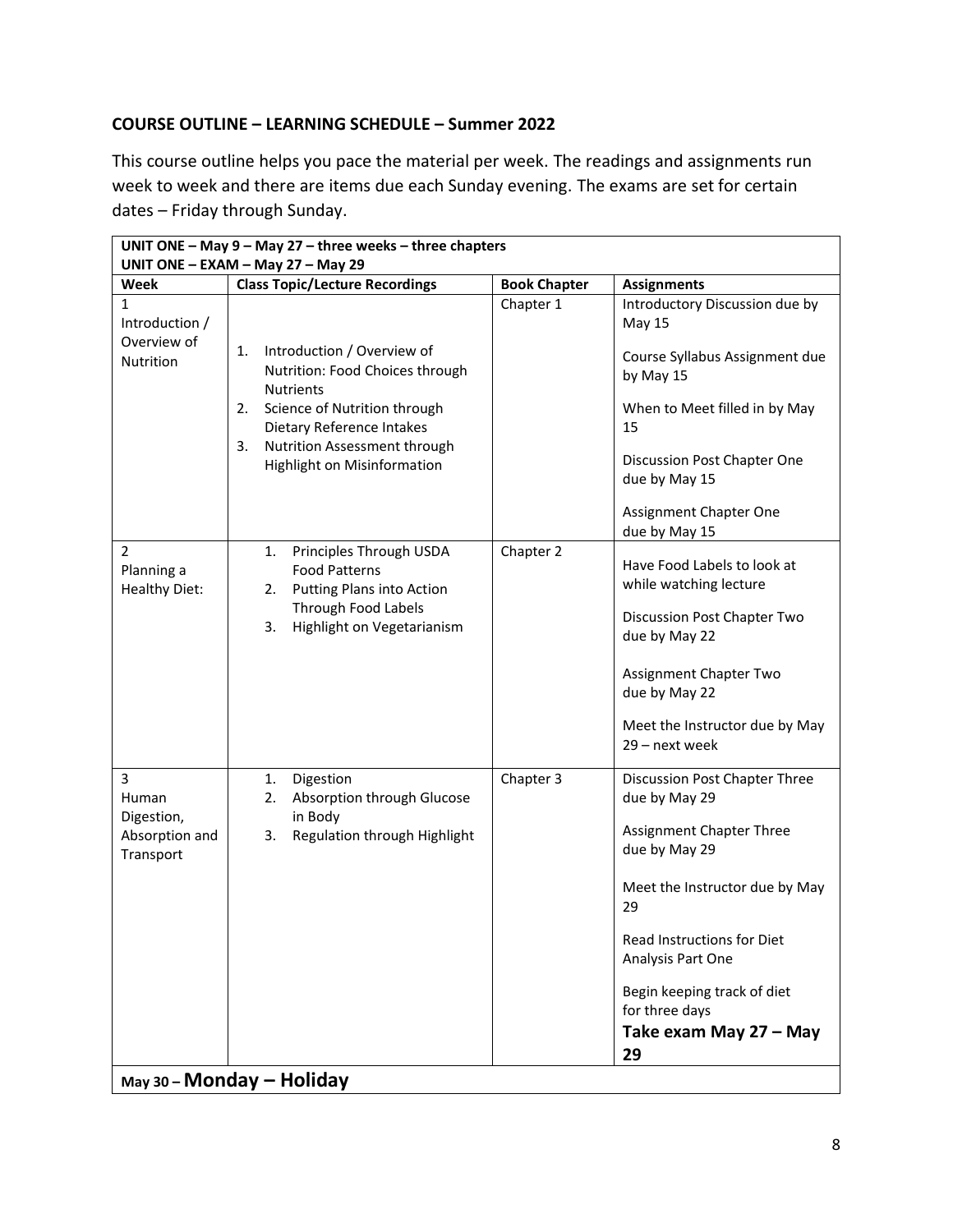| UNIT TWO - May 31 - June 17 - three weeks of class - three chapters plus 18.3 and 18.5 |                                                                                                                                                                                                                            |                                  |                                                                                                                                                                                                 |  |
|----------------------------------------------------------------------------------------|----------------------------------------------------------------------------------------------------------------------------------------------------------------------------------------------------------------------------|----------------------------------|-------------------------------------------------------------------------------------------------------------------------------------------------------------------------------------------------|--|
| Week                                                                                   | UNIT TWO - EXAM - June 17 - June 19                                                                                                                                                                                        |                                  |                                                                                                                                                                                                 |  |
| 4                                                                                      | <b>Class Topic/Lecture Recordings</b>                                                                                                                                                                                      | <b>Book Chapter</b><br>Chapter 4 | <b>Assignments</b><br><b>Discussion Post Chapter Four</b>                                                                                                                                       |  |
| Carbohydrates                                                                          | Chemist's View<br>1.<br>Digestion and Absorption<br>2.<br>through Glucose in Body<br>Diabetes in depth<br>3.<br><b>Health Effects</b><br>4.                                                                                | Chapter 18.5                     | due by June 5<br>Assignment Chapter Four<br>due by June 5<br>Enter diet into Cronometer and<br>the Report for this will be due by<br>June 19                                                    |  |
| 5                                                                                      | <b>Chemists View</b><br>1.                                                                                                                                                                                                 | Chapter 5                        | Discussion Post Chapter Five                                                                                                                                                                    |  |
| Lipids                                                                                 | Digestion through Lipids in<br>2.<br>Body<br>Health Effects through<br>3.<br>Highlight<br><b>Heart Disease</b><br>4.                                                                                                       | Chapter 18.3                     | due by June 12<br><b>Assignment Chapter Five</b><br>due by June 12<br>Remember to work on Diet<br>Analysis due by June 19                                                                       |  |
| 6<br>Proteins                                                                          | Chemist's View through<br>1.<br>Digestion and Absorption<br>Proteins in the Body through<br>2.<br><b>Health Effects</b><br>Highlight on Genomics<br>3.                                                                     | Chapter 6                        | Discussion Post Chapter Six<br>due by June 19<br>Assignment Chapter Six<br>due by June 19<br>Remember to turn in Diet<br>Analysis Report Part 1 by June<br>19<br>Take Exam June 17 - June<br>19 |  |
|                                                                                        | Summer Break - June 20 - 24                                                                                                                                                                                                |                                  |                                                                                                                                                                                                 |  |
|                                                                                        | UNIT THREE - June 27 - July 15 - three weeks of class - three chapters                                                                                                                                                     |                                  |                                                                                                                                                                                                 |  |
|                                                                                        | UNIT THREE - EXAM - July 15 - July 17                                                                                                                                                                                      |                                  |                                                                                                                                                                                                 |  |
| Week                                                                                   | <b>Class Topic/Lecture Recordings</b>                                                                                                                                                                                      | <b>Book Chapter</b>              | <b>Assignments</b>                                                                                                                                                                              |  |
| $\overline{7}$<br>Energy<br>Metabolism                                                 | Chemical Reactions through<br>1.<br><b>Breaking Down Nutrients for</b><br>Energy - Glucose<br><b>Breaking Down Nutrients for</b><br>2.<br>Energy - Fatty Acids and<br>Protein to Final Steps<br>Feasting and Fasting<br>3. | Chapter 7                        | Assignment Chapter Seven - this<br>one is labeled Assignment 8 -<br>due by July 3<br>Work on Diet Analysis Part 2<br>Due July 17                                                                |  |
| 8                                                                                      | Alcohol<br>1.                                                                                                                                                                                                              | Highlight                        |                                                                                                                                                                                                 |  |
| Alcohol and                                                                            | <b>Energy Balance through</b><br>2.                                                                                                                                                                                        | Chapter 7                        | Discussion Post Chapter Eight<br>due by July 10                                                                                                                                                 |  |
| <b>Energy Balance</b><br>and Body                                                      | Energy Out<br>Body Weight through Health<br>3.                                                                                                                                                                             | Chapter 8                        |                                                                                                                                                                                                 |  |
| Composition                                                                            | Risks                                                                                                                                                                                                                      |                                  |                                                                                                                                                                                                 |  |